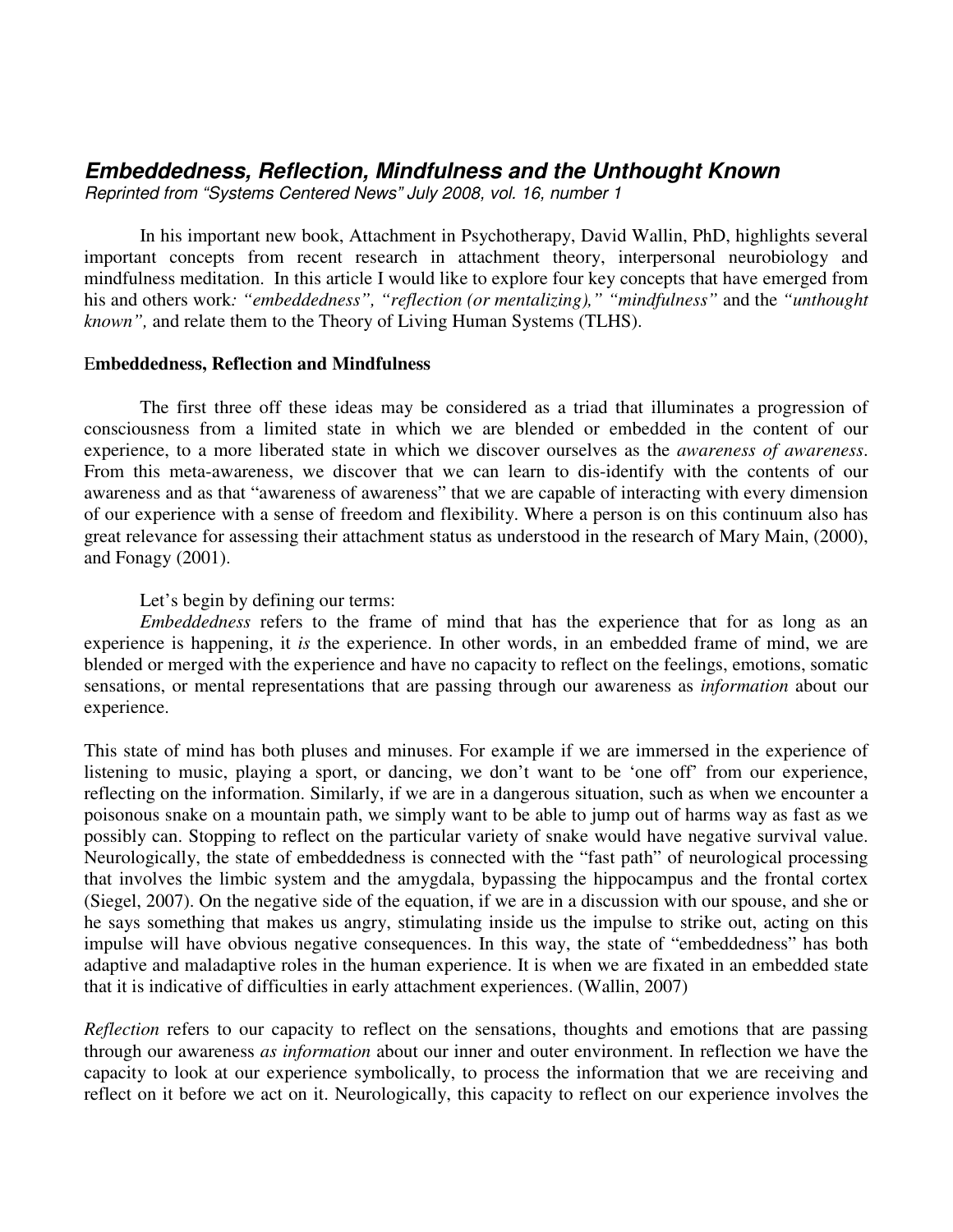frontal cortex and the hippocampus (Siegel, 2007). It is arguable that all forms of psychotherapy, including (perhaps even especially) SCT, develop our capacity for reflecting on our experience as information about our inner and outer context. In fact, without the capacity for reflection, the whole project of psychotherapy (and perhaps human civilization as well!) would have no foundation to stand on.

The capacity for reflection is also a critical measure used in the Adult Attachment Interview (AAI), which Mary Main and others have used to assess attachment status in adults (Main, 2000). In broad strokes, without elaborating too much on this important tool for assessing someone's attachment status, the less developed someone's capacity to convey a coherent, reflective narrative of their attachment history, the more insecure their attachment status. Individuals that are able to convey a coherent narrative of their early history have developed a coherent sense of self based either on secure early attachment experiences or on an 'earned' secure attachment status. (An earned secure attachment refers to the important finding that although someone may have been born into a situation that afforded him or her little opportunity to develop a secure attachment, it is possible to "earn" a secure attachment later in life through reflective work.) In Wallin's words, these individuals demonstrate a self that "(1) makes sense rather than being riddled with inconsistencies, (2) hangs together as an integrated whole rather than being fractured by dissociations and disavowals: and (3) is capable of collaboration with other selves." (Wallin, 2007, p. 133).

All psychotherapies have the goal of developing an individual's (or a systems', if we think isomorphically) capacity to live from a coherent, centered self. This coherent, centered self, by definition has the capacity to reflect wisely on experience and to make choices that are less and less predetermined by the reactivity, conditioning and fixations of old roles and redundant, repetition compulsions and that further the goals of whatever context he or she is in. In Systems Centered terms, people who have a coherent, centered, self are more capable of taking up citizenship (a member role) and of using the information in their personal systems in the service of the groups goals.

*Mindfulness* takes this capacity the next step and can be seen as the natural, developmental flowering of our capacity for reflection.

In a mindful frame of mind, we are not so concerned with the content of our experience and using that content as information by which to steer our choices in life, as we are with our capacity to be *aware of awareness* itself. In other words, in mindfulness, we realize that all of the contents of our awareness are impermanent and that at the center of our being is a distinct and separate capacity to observe our experience without blending with that experience. As we cultivate this inner observer, we discover a spacious openness and acceptance that grasps at none of the thoughts or experiences that are floating through awareness and instead rests simply as awareness itself, without subject or object. In a mindful state of being, we discover the consciousness that is the ground of our experience and dis-identify from all of the contents of that experience. We become the "hovering attention" that Freud discovered was at the heart of a healing, psychotherapeutic stance, capable of holding all of the contents of our own and others experience with compassion, clarity and acceptance, without identifying with any position. This choiceless awareness, without agendas or preconditions, is the heart of mindfulness. As we uncover and cultivate this natural capacity, we discover with greater precision, subtlety and acuity, the different fixations in our bodies and minds that hinder our freedom. We also become progressively more skillful at untangling the knots in our own and others reactivity and defenses. Gradually we shift our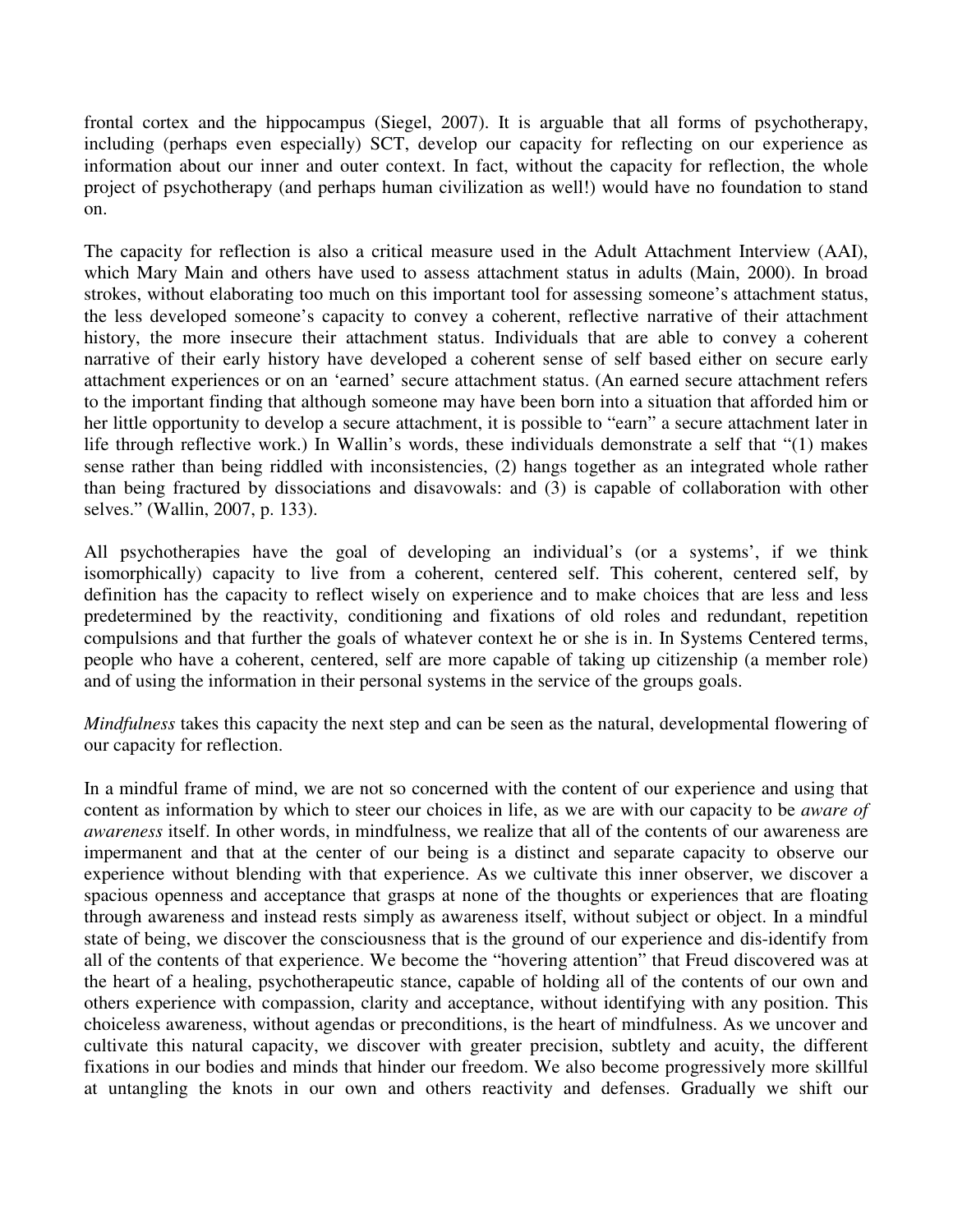fundamental understanding of our identity from whatever roles we might play in life to simple *awareness itself with no essential, permanent content* to it at all.

This mindful stance has tremendous relevance for our practice as psychotherapists and as SCT practitioners, as well as ontological significance for our philosophical understanding of human nature. If we take seriously that at the center of being is *pure awareness without any permanent or essential content*, we are called to a continual process of deconstructing the identities and fixations that we erect to protect us from the unknown. The capacity to "sit at the edge of the unknown" becomes not simply a minor breakthrough in the mental constructs and maps of our mind reads or negative predictions, but also a philosophical statement about the ultimate nature of being human. This capacity for mindfully holding the impermanence of all that is, including ourselves, becomes the fundamental stance from which we intervene with everyone that comes to us for consultation. From this perspective, when we consciously take on the role of "SCT Therapist" we do so from a place of great inner freedom and creatively play a functional role in the service of the goals of whatever context we are consulting to. From this view, the important question to ask is not whether our experience is authentic (all experiences are authentic) but whether it is functional and in the service of the greater good and the systems goals. In systems-centered thinking, this is the boundary between our *"person system"* and our *"member/consultant system."* From the perspective of mindfulness, it also introduces the implicit goal that the people who come to us for consultation awaken to the realization that the core of who they are, is this pure *awareness of awareness* free from fixations in their body and mind. From the perspective of mindfulness practice, this is the goal of *liberation*.

Neurologically, the cultivation of mindfulness has tremendous ramifications. Again without elaborating too deeply here, the practice of mindfulness calms the reactivity in the autonomic nervous system and produces a state of neurological coherence that is stable, adaptive, flexible and energized. Interestingly, it also seems to develop the areas in the brain that are associated with happiness. (If you are interested in exploring the neurological implications of mindfulness, you may want to read Dan Siegel's' book, "The Mindful Brain" (Siegel, 2007).)

## **The Unthought Known**

What then is the "unthought known"? Christopher Bollas first coined this provocative phrase in 1987 (Bollas, 1987). Basically it refers to what we "know" but for a variety of reasons may not be able to think about, have "forgotten", "act out", or have an "intuitive sense for" but cannot yet put into words. In psychoanalytic terms, it refers to the boundary between the "unconscious" and the "conscious" mind, i.e. the "preconscious mind." In systems-centered terms, it refers to the boundary between what we know apprehensively, without words, and what we know, or will allow ourselves to know, comprehensively with words. (In many ways, although the methods are very different, the psychoanalytic goal of "making the unconscious conscious" is equivalent to the systems-centered goal of making the boundary permeable between apprehensive and comprehensive knowledge, .)

If we conceptualize the unthought known as what we already know but don't yet know that we know, there are several ways that we can excavate this knowledge. According to Wallin, one of the most important methods is to pay exquisite attention to our bodies. The systems-centered methods for undoing tension can go a long way towards this goal.